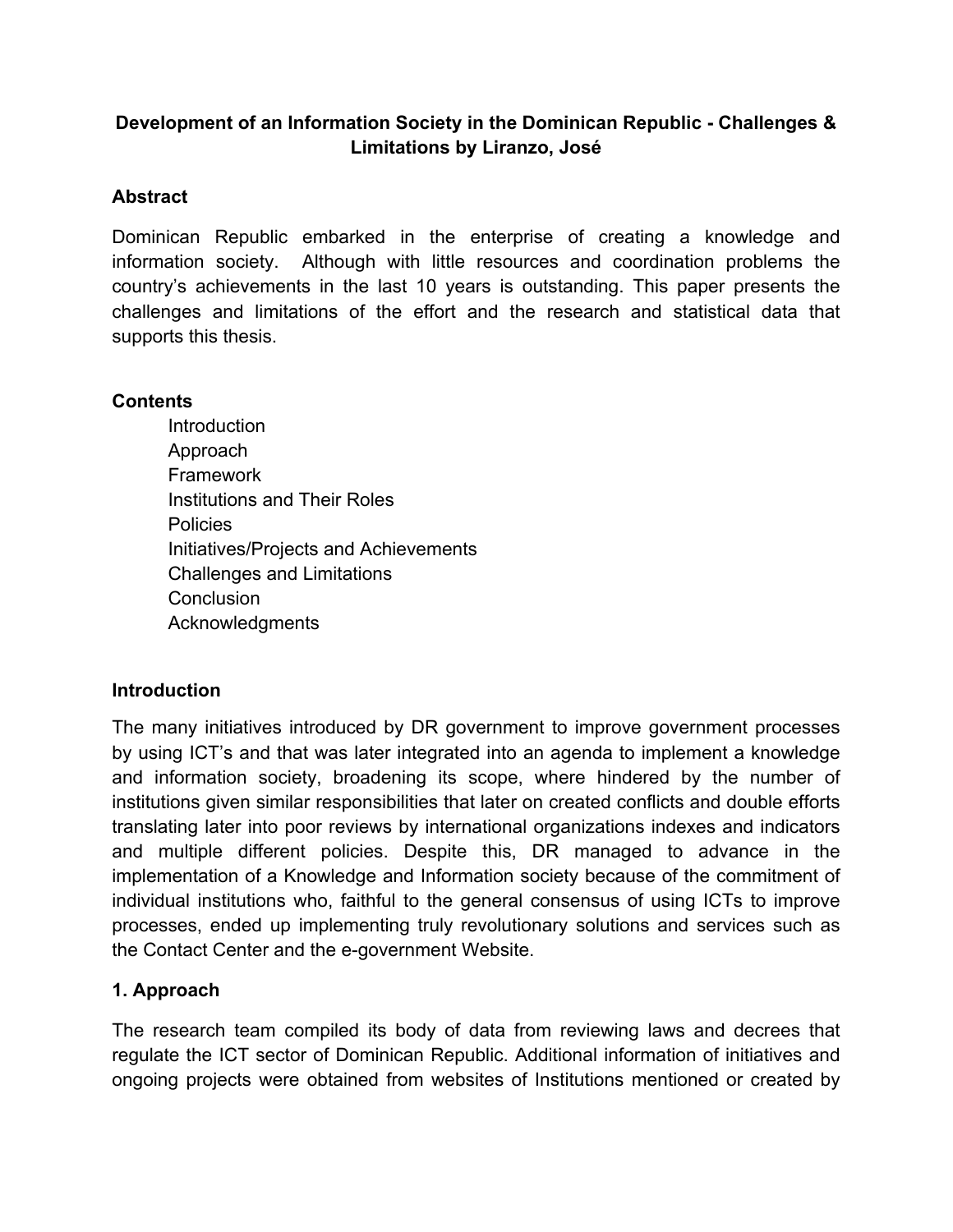said laws and decrees. Other important reports were reviewed AND METADATA COMPILED TO support the conclusions of this paper.

All other data were obtained from government websites and their transparency pages. Data from the Dominican Institute of Telecommunications (INDOTEL) about computer and mobile phone use was also included in this paper.

## **2. Framework**

Several Laws, Decrees, Regulations and Norms were issued to support the implementation of different stages of ICT related policies. The process started in 1998 with law 153-98 which created INDOTEL, an institute in charge of regulating the communications sector. Government reform was initiated with the Decree 48496, which creates the CONARE with the fundamental purpose of the development of measures to be recommended to various branches of government, policy monitoring and NRPs and modernization aimed at improving public institutions, deepen democracy and ensure model development based on equity, justice and well-being of the Dominican people.

### **2.1 Laws**

| Law      | <b>Creation</b><br>Date | <b>Description</b>                                                                                                                                                                                                                                                                                                |
|----------|-------------------------|-------------------------------------------------------------------------------------------------------------------------------------------------------------------------------------------------------------------------------------------------------------------------------------------------------------------|
| 41-08    | January<br>2008         | Created the Ministry of Public Administration (MAP) and<br>established its roles to evaluate and propose reforms of the<br>organizational and functional structures of public administration.<br>Review and approve the procedure manuals and organizational<br>charts of the public administration institutions. |
| 153-98   | May 1998                | Telecommunications Law.                                                                                                                                                                                                                                                                                           |
| 126-02   | April 2002              | Electronic Commerce, Documents and Digital Signature.                                                                                                                                                                                                                                                             |
| 200-04   | <b>July 2004</b>        | Free Access to Public Information.                                                                                                                                                                                                                                                                                |
| $5-07$   | August<br>2007          | Public Finance Administration System.                                                                                                                                                                                                                                                                             |
| 53-07    | April 2007              | <b>Technology Crimes Act.</b>                                                                                                                                                                                                                                                                                     |
| $1 - 12$ | January<br>2012         | National Development Strategy.                                                                                                                                                                                                                                                                                    |

## **2.2 Decrees**

| <b>Decree</b> | <b>Creation</b> | <b>Description</b> |
|---------------|-----------------|--------------------|
|               | <b>Date</b>     |                    |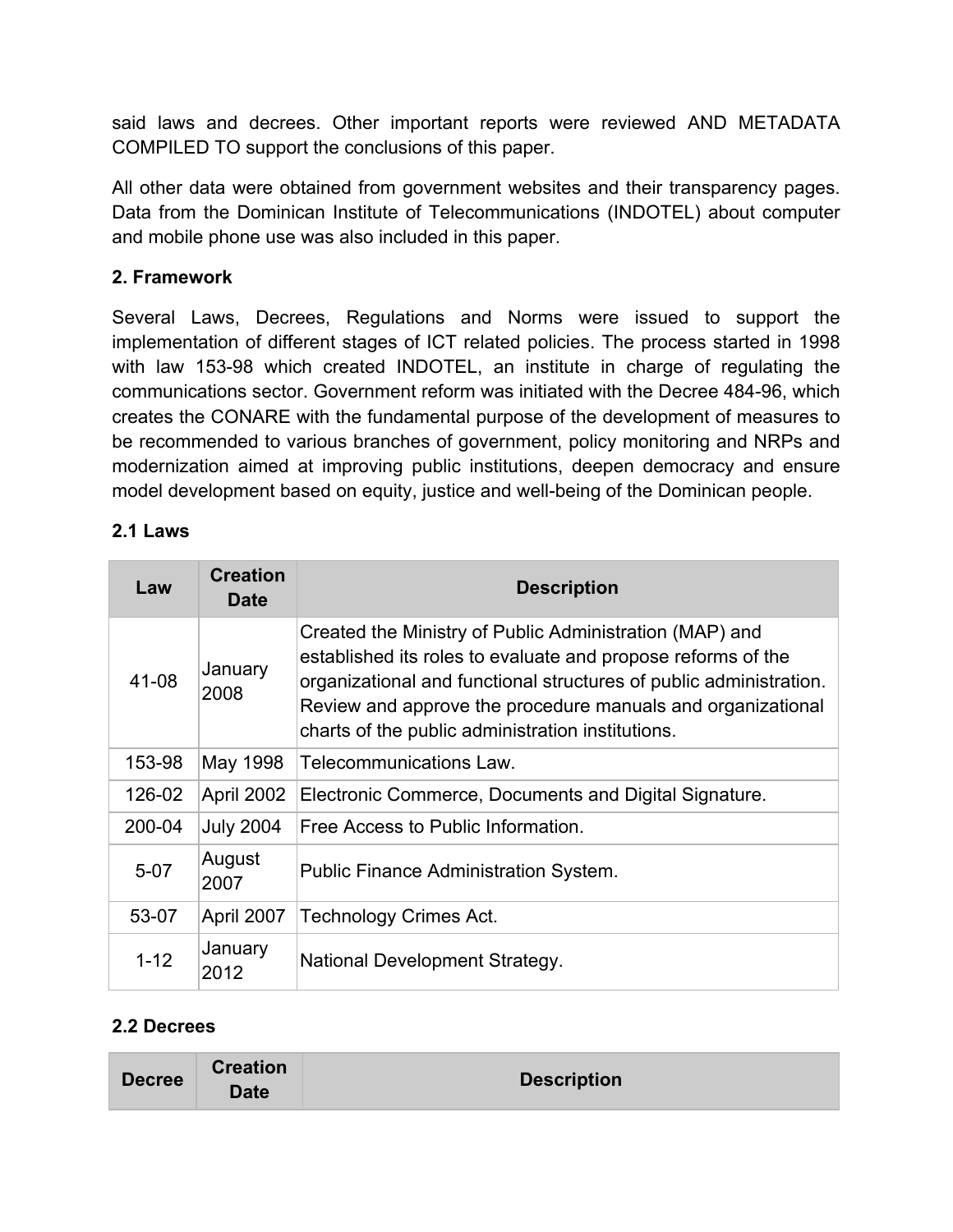| 335-03  | April 2003        | Regulations for Electronic Commerce, Documents and Digital<br>Signature Laws. (Law No. 126-02).                                                                                                             |
|---------|-------------------|-------------------------------------------------------------------------------------------------------------------------------------------------------------------------------------------------------------|
| 1090-04 | September<br>2004 | Creation of the Presidential Office for Information and<br>Communications Technologies (OPTIC).                                                                                                             |
| 130-05  | February<br>2005  | Regulation of the Implementation of the General Law on Free<br>Access to Public Information.                                                                                                                |
| 101-05  | February<br>2005  | Creates the National Commission of Ethics and Anti-Corruption.                                                                                                                                              |
| 178-05  |                   | Provides that the Audiovisual Institute of Computer Studies is<br>March 2005 named Center of Information Technologies and Communication<br>(CETIC).                                                         |
| 212-05  | April 2005        | Created the National Commission for Information Society and<br>Knowledge (CNSIC).                                                                                                                           |
| 310-05  | May 2005          | Operating Regulations of the Commission of Ethics and Anti-<br>Corruption.                                                                                                                                  |
| 244-06  | May 2006          | Crates the Committee for the Establishment of a Unified<br>Comprehensive Care System Business Formation, with a<br>mandate to streamline, integrate and computerize procedures<br>followed by institutions. |
| 229-07  | April 2007        | Application Instructions on Electronic Government which<br>contains the general guidelines for the development of e-<br>government strategy in the Dominican Republic.                                      |
| 228-07  | April 2007        | Sets the Government Contact Center *GOB (*462), which is the<br>official government voice channel and first point of contact for<br>citizens.                                                               |
| 192-07  | April 2007        | Creates Regulatory Improvement Program coordinated by the<br>National Competitiveness Council (CNC).                                                                                                        |
| 191-07  | April 2007        | Expands the scope of the Committee on the implementation of<br>a unified Comprehensive Care System for Enterprise Creation.                                                                                 |
| 615-07  | October<br>2007   | Instructs OPTIC to coordinate the procedure for the preparation<br>of inventories regarding applications incorporated into<br>computers and their licensing information.                                    |
| 709-07  | December<br>2007  | Instructs Dominican Republic's government's institutions to<br>comply with the rules and technological standards published by<br><b>OPTIC</b>                                                               |
| 175-08  |                   | March 2008 Instruct the public institutions to use GOB.DO and GOV.DO in                                                                                                                                     |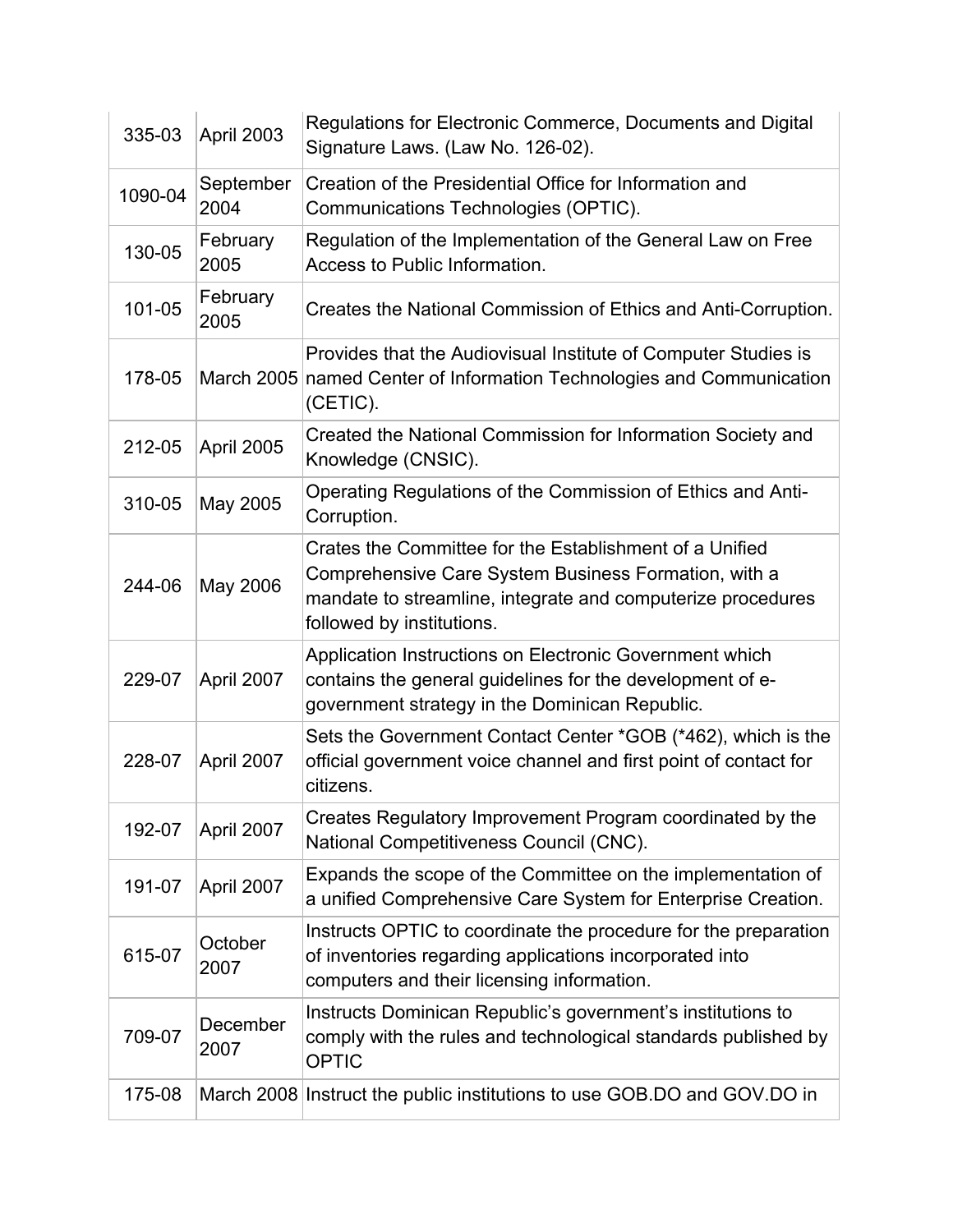|        |                   | their domains.                                                                                                                    |
|--------|-------------------|-----------------------------------------------------------------------------------------------------------------------------------|
| 694-09 | September<br>2009 | Sets the 311 Citizen Service System as the primary means for<br>receiving and channeling complaints, denouncements and<br>claims. |

## **3. Institutions and their roles**

The sheer number of institutions involved in the coordination or leadership roles of implementing electronic government can be identified as a weakness. We believe this was created because of a misunderstanding of the overlapping responsibilities between the terms Knowledge and Information Society, electronic government and open government initiatives. All of them share in some way the responsibility to disseminate and implement the use of ICT's to develop a country society both economically and technologically.

If we accept as a logical roadmap to implementation the Knowledge and Information Society (SIC) the three main phases of STATE REFORM (to improve processes using ICT's, ELECTRONIC GOVERNMENT) to improve government services for citizens and OPEN GOVERNMENT (to improve access to information, government transparency and accountability), then the mayor players are:

## **3.1 CONARE**

CONARE was a commission for Civil Service Reform, initially created and later absorbed by the Ministry of Public Administration (MAP) under the law 4108. Its fundamental purpose was the development of measures to be recommended to various branches of the government, policy monitoring and NRPs and modernization aimed at improving public institutions, deepen democracy and ensure model development based on equity, justice and well-being of the Dominican people. (Decree 484-96, Article 1).

The Ministry of Public Administration MAP's role is to evaluate and propose reforms of the organizational and functional structures of public administration. Review and approve the procedure manuals and organizational charts of the public administration institutions. (Law No. 41-08).

- Advice, strategic planning, develop, manage, implement and evaluate Information Technology and Communication (ICT) projects for various government's institutions. Encourage and support creation of cooperation networks between public sector, private and civil society to facilitate and optimize management of government agencies and government contracting.
- Assist centralized, autonomous and decentralized government institutions, in identifying opportunities for implementation of ICTs, for the improvement and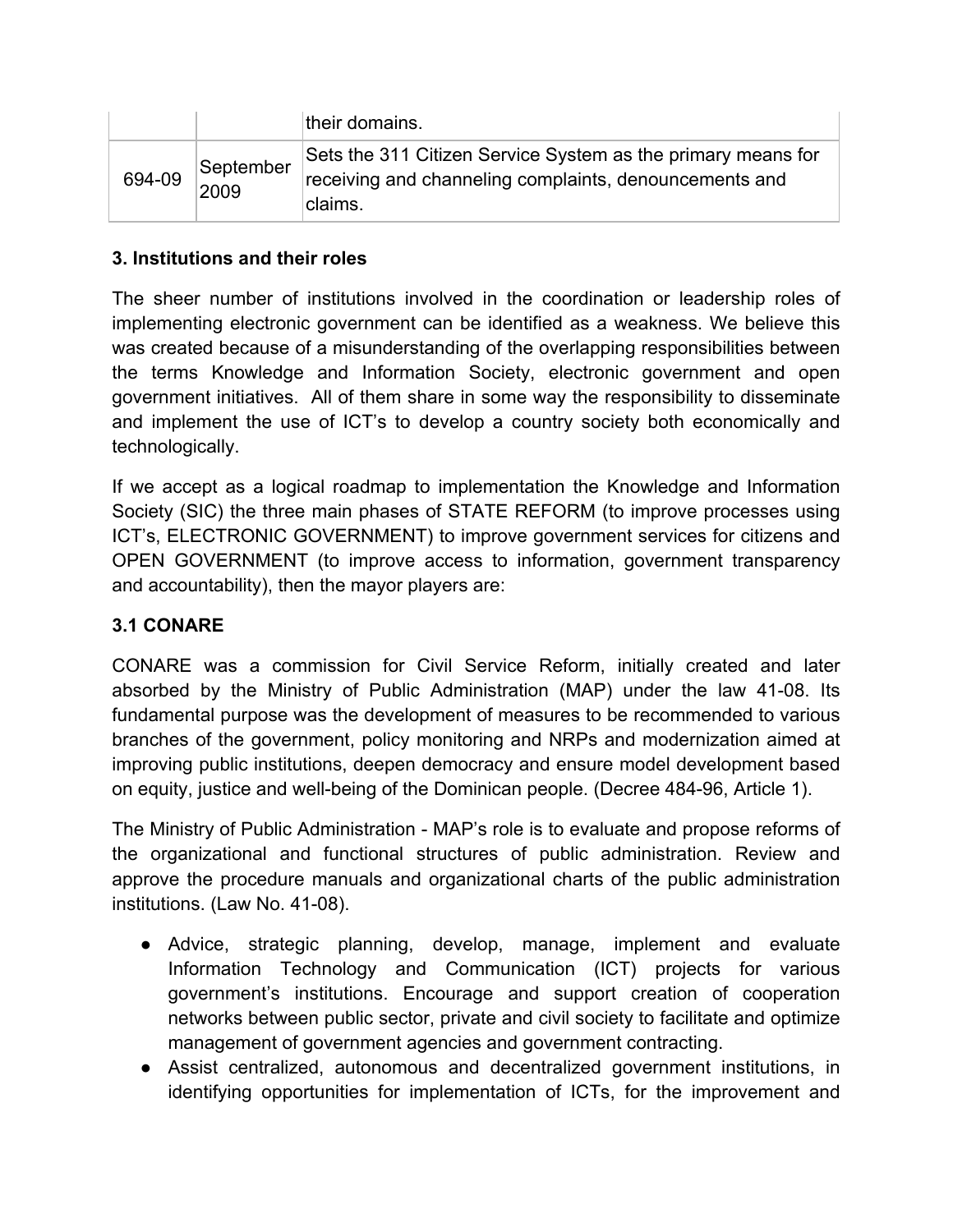efficiency of civil service and the design of projects, taking into account that the initiative must correspond to each institution, seeking to promote the adoption and use of ICTs in public institutions, for a better relationship with citizens.

- Develop, coordinate and promote the National E-Government Strategy.
- Monitor, measure and disseminate the development of the E-Government Agenda.
- Government Ethics and Integrity Dept. DIGEIG is the governing body on ethics, transparency,
- Open government, anti-corruption, conflict of interest and free access to information on government administrative level.

Decree No. 486-12 Art. 1

## **3.2 DIGEIG**

DIGEIG acts as coordinating and responsive institution to the tasks undertaken by the Dominican government on ethics and transparency in national and international scenarios, on Open Government, Participative Anti-Corruption Initiative, access to information, conflicts of interests, among others.

Decree No. 486-12 Art. 6.13

## **3.3 CNSIC**

CNSIC is the National Commission for Information and Communication Society of the Dominican Republic (Decree 212-04). It comprises the following players:

INDOTEL/UTEA, OPTIC, ONE, DPD, PRODETEL, INTEC, UASD, Dominican Telephone Companies, Consejo Consultivo Para La Sociedad Civil, NAP Del Caribe, MMUJER, MSP, MESCYT, FEDOMU, MEPyD, Alianza ONG, Liga Municipal and Cámara TIC. Its main role is to create, promote and coordinate the Dominican Republic's strategy for the implementation of an Information and Communication Society.

## **3.4 INDOTEL**

INDOTEL is the state agency that regulates and supervises the development of a telecommunications market. Its mission is to "regulate and promote telecommunications services for the benefit of society, in a context of open, fair and effective competition." Its main functions include:

- Promoting the development of telecommunications, implementing the principle of universal service defined by the General Telecommunications Law 153-98.
- Ensuring the existence of sustainable fair and effective competition, in providing public telecommunications services.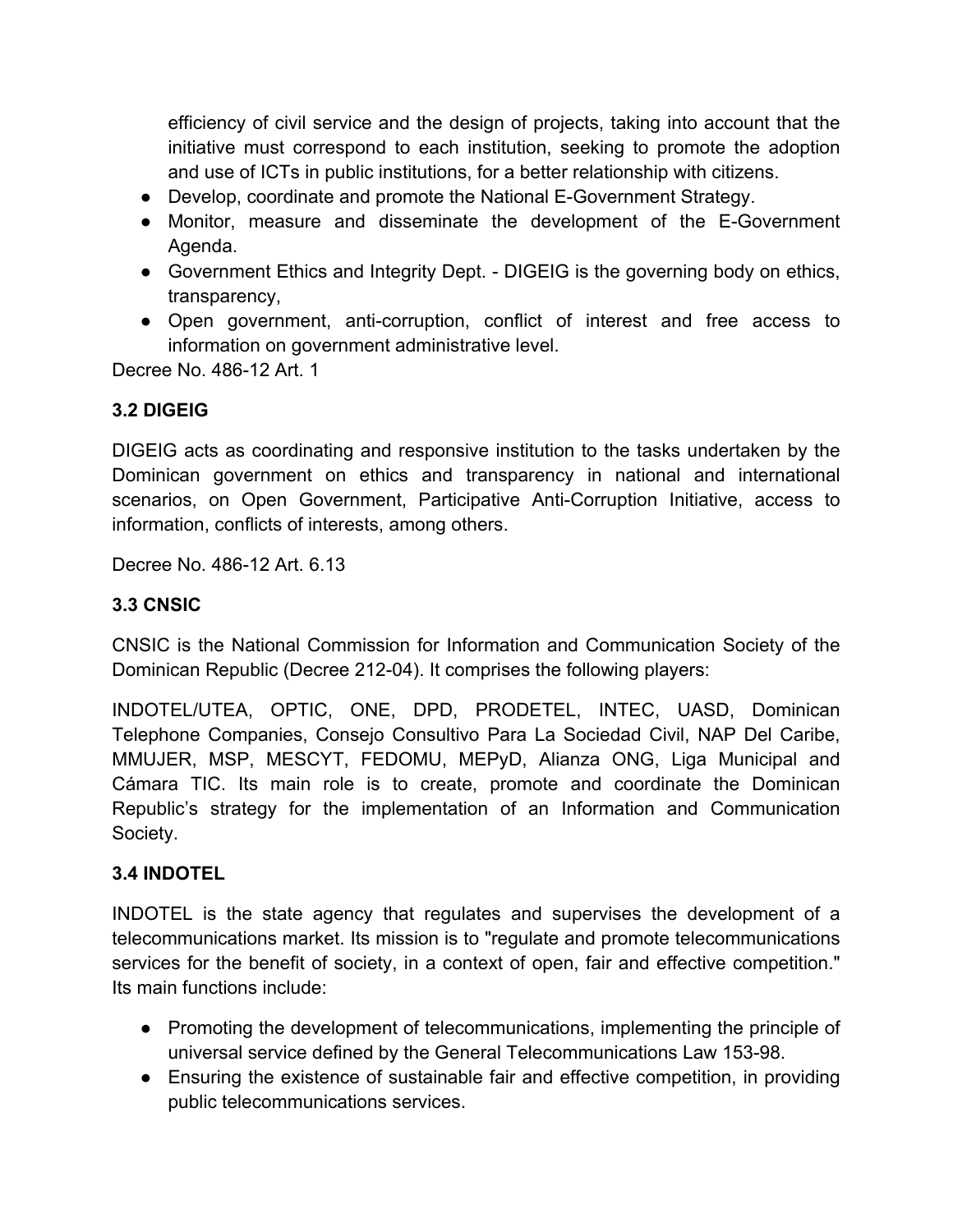- Defending and enforcing the rights of customers, users and providers of telecommunications services, issuing the relevant regulations, enforcing the obligations of the parties and, where appropriate, punishing those who do not comply, in accordance with the provisions contained in the Law and its regulations.
- Ensuring efficient use of radio spectrum in the public domain in the Dominican Republic.

# **3.5 OPTIC**

OPTIC is the Presidential Office of Information Technologies and Communication of the Dominican Republic. It is a unit of the Presidential Office and its functions are planning, directing and executing the necessary measures to implement e-government for the country through the dissemination and use of Information and Communication Technologies (ICTs). Main functions performed by the Institution are:

- Advice, strategic planning, develop, manage, implement and evaluate Information Technology and Communication (ICT) projects for various government's institutions. Encourage and support creation of cooperation networks between public sector, private and civil society to facilitate and optimize management of government agencies and government contracting.
- Assist centralized, autonomous and decentralized government institutions, in identifying opportunities for implementation of ICTs, for the improvement and efficiency of civil service and the design of projects, taking into account that the initiative must correspond to each institution, seeking to promote the adoption and use of ICTs in public institutions, for a better relationship with citizens.
- Develop, coordinate and promote the National E-Government Strategy.
- Monitor, measure and disseminate the development of E-Government Agenda.

# **3.6 ONE**

ONE is the National Statistics Office for the Dominican Republic. Its functions are to collect, review, develop and publish national statistics in relation to economic, agricultural, commercial, industrial, financial, and social conditions of the population. Among its responsibilities are also conducting national censuses and coordinating statistical services of the Dominican Republic.

# **4. Policies**

# **4.1 Visions and Strategies**

The vision for the use of ICTs in the Dominican Republic, is the following: To achieve the FINAL GOAL of a Knowledge and Information Society (SIC) by implementing these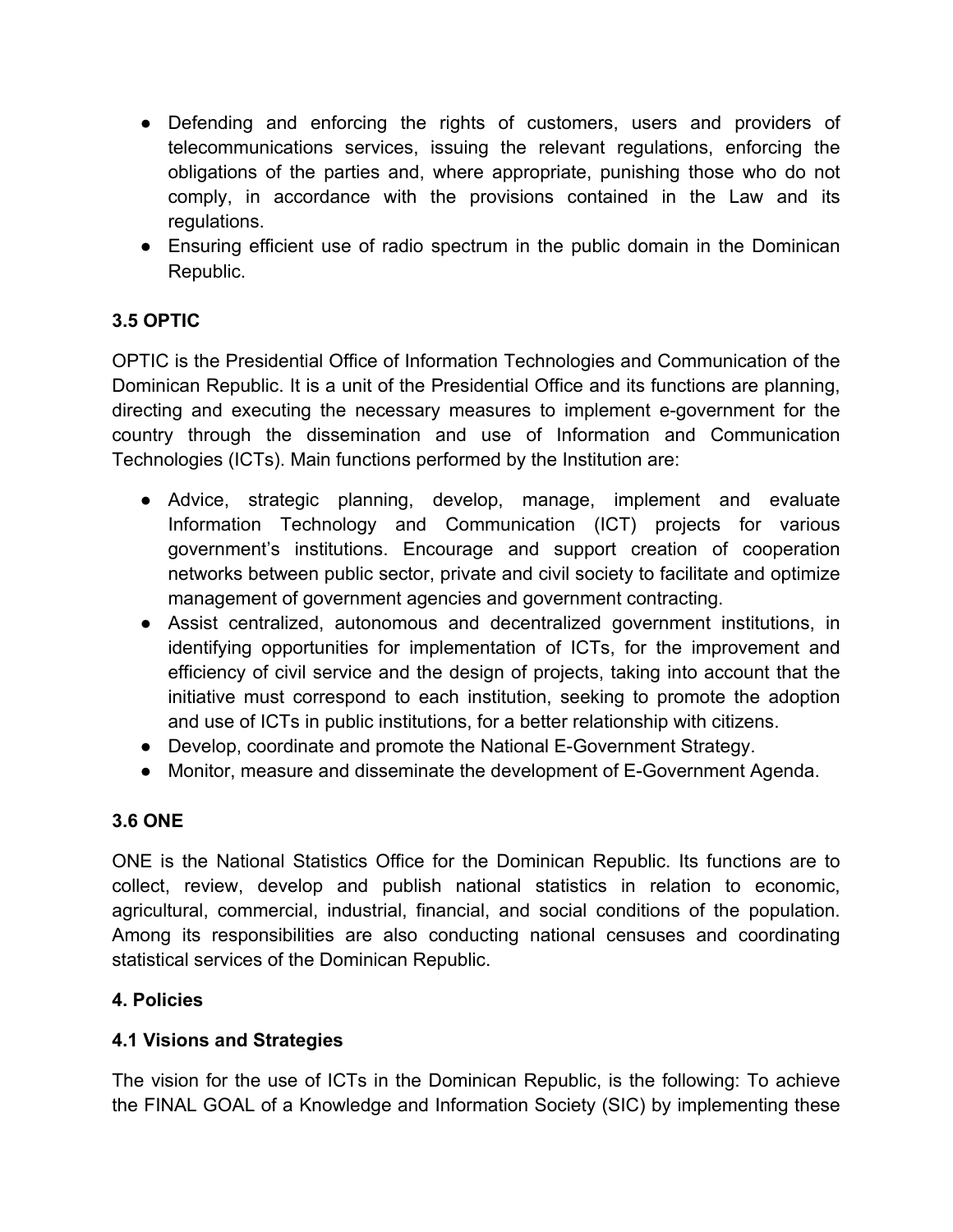vital phases: State Reform (using process re-engineering and ICTs), Electronic Government (by offering Citizen Services, ICT development), Open Government (with OAI, Transparency, Open Data).

## **4.2 Strategic Framework**

The strategic framework used to implement initiatives for electronic government were included in various documents: The National Development Strategy (END), Digital Agenda7 and e-Dominicana7. Basically it promotes the use of ICTs for all government processes and the creation of electronic available citizen's services. All aimed at reducing processing time and bureaucracy.

## **4.3 Egovernment Plan**

The country plan is to encourage and facilitate the transformation of the processes of public and private sectors using ICT's as an inclusive tool of production and democracy, allowing the transformation of the production structure and economic model of the Dominican Republic, towards a model based on knowledge and digital economy.

For the implementation and development of e-Government, OPTIC, coordinated with government institutions to establish the following areas of action:

- Democratic participation of citizens
- Citizen engagement through affordable services
- Good government (technology for government processes & management)
- Transparent services.

## **5. Initiatives/Projects and Achievements**

Of the 4 defined e-government levels of implementations (Emerging, Enhanced, and Transactional and connected) Dominican Republic have completely achieved the 2nd level: Regularly updated contents and information. Some transactional level achievement have been reported as some online government services have been implemented.

## **5.1 Projects/Services**

Using the overall framework defined by UN (a tool that guides the development of strategies that countries undertake in the field of e-Government, based on different stages that benchmark the advance of implementation of online services that Governments offers to citizens. Emerging: Basic information online, Advanced: More sources, e-tools, e-information services, Transactional: two way Interactive applications,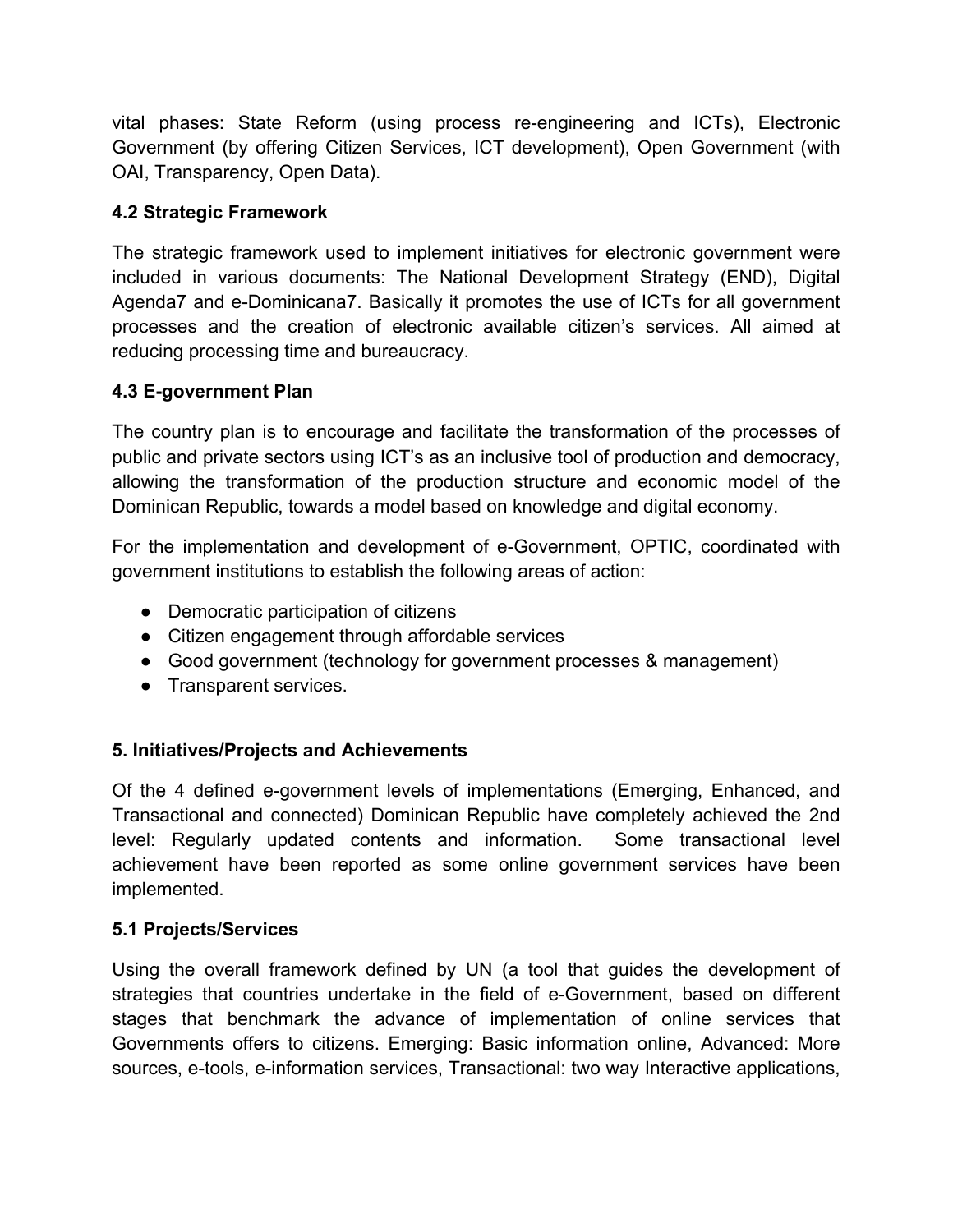financial and non-financial transactions, Connected: Full interoperability, integrated Government, G2G, G2C, C2G.

Dominican Republic, is in the intermediate stages, between transactional and advanced phases, due to the increase of electronic services that have been in operation in the different public entities through which citizens and businesses interact with government. Services that have made significant impacts/Contributions are:

G2C Government to Citizen (front office) output to civil society in the form of e-services

- Integrated government Services for citizens (PuntoGob, CCG, GOB.do
- C2G Citizen to Government (front office) input from civil society (empowerment)
- 311 hotline
- Hotline for reporting abuse against children and teenagers
- Hotline for reporting human traffic

G2B Government to Business (front office) output to business in market in the form of eservices

- Electronic Public Procurement
- Digital Signatures
- Integrated Services Windows
- Create Business Online
- Electronic tax reporting

B2G Business to Government (front office) input from business in market (empowerment)

● 311 hotline

G2G Government to Government (back office) internal business processing

- Service Integration (e-Government visiting center, Web, Call center/hotline)
- Normative (Web Portals, Interoperability, etc.)
- Central processing (back-up, redundancies, continuity)

G2E Government to Employee

- PAD (Digital Alphabetization Program)
- ICT Training
- E-learning

## **6. Challenges and Limitations**

The need to design and implement of a sustainable model for ICT and electronic government projects, plus the changes being implemented today in the public administration processes, include the following: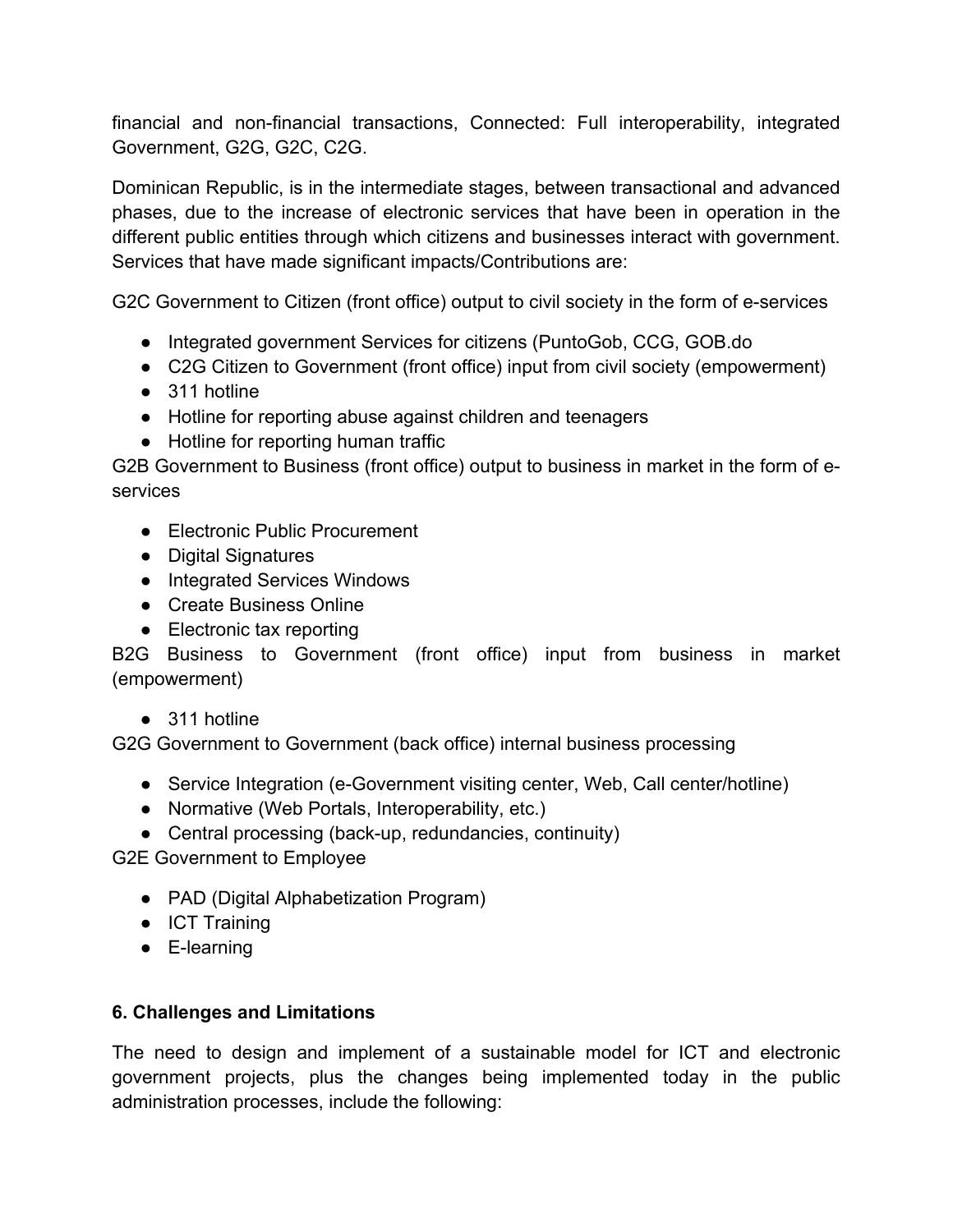- There is a lack of a proper ICT sustainable model. International cooperation can be of great help in assisting and promoting such model to government. The goal is to design and implement a sustainable model for ICT and electronic government projects for the Dominican Republic.
- Consolidation of internal administrative procedures and establishment of common basis.
- Expansion of integrated civil services.

Challenges to be overcome and/or recommendations to be taken are:

Lack of Strong Government Leadership

1) ICT agenda not a priority of the government

- Lack of a long term strategic and sustainable plan
- Nationwide change management program design for processes and not for ICTs
- Aligned e-Government projects with Performance Evaluation

2) Customer Oriented e-Government Services

- Continuous Administrative Reform: Removal of overlapping functions and processes of informatization, streamlining of inconvenient civil services (bureaucracy) and reduction of corruption.
- EGovernment initiatives with the most potential to impact everyday lives of citizens such as resident registration, vehicle, customs clearance, employment, statistics management, etc. were given first priority, which became the foundation for e-Government.

3) Sustained Investment in e-Government Budget

- Yearly investment in e-Government implementation (1% of the national budget).
- Created and utilized the Information and Telecommunication Promotion Fund to build early e-Government
- Appropriated 10% of the informatization budget for e-Government support projects by OPTIC or similar institution, in order to effectively implement multiministry horizontal projects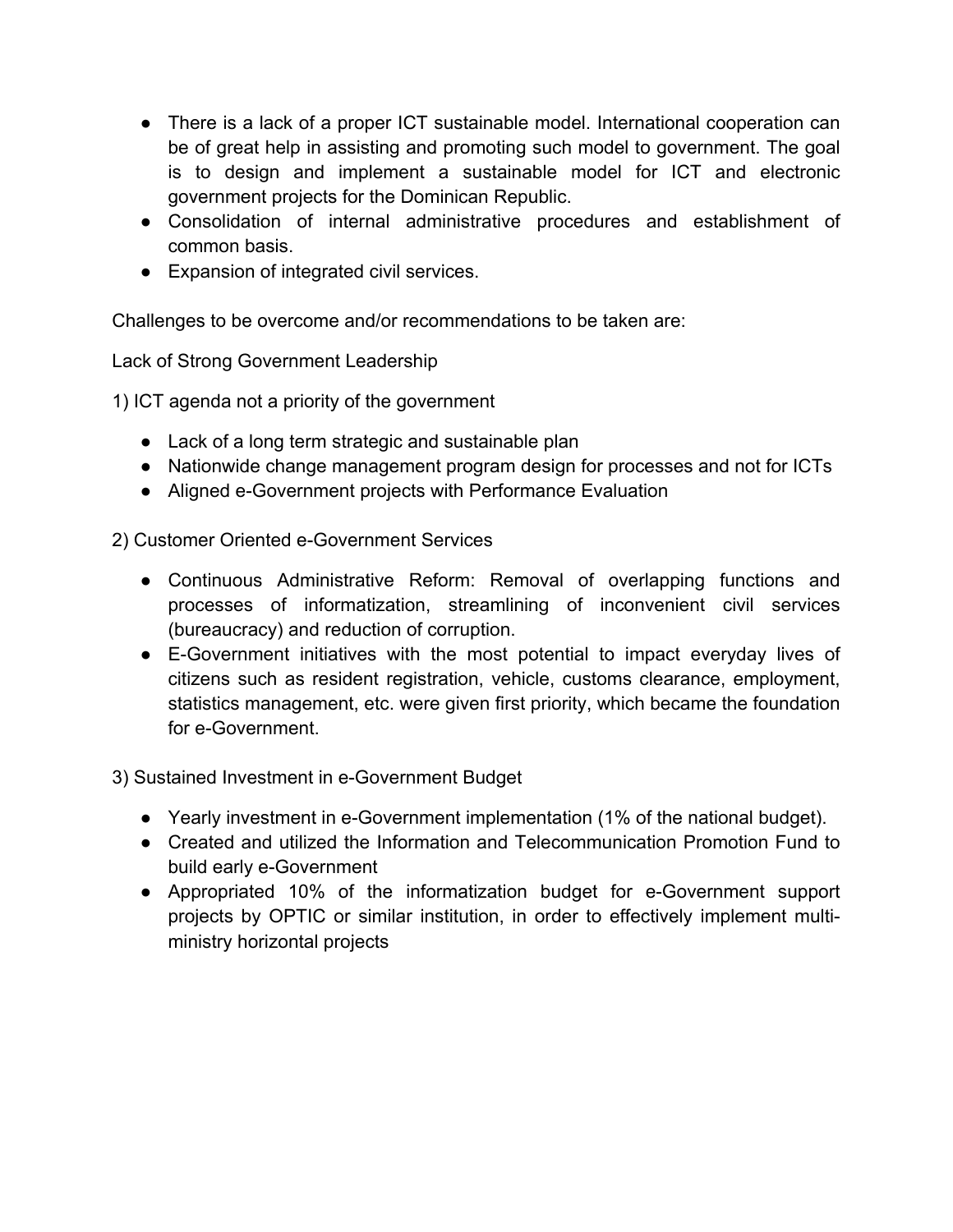## **7. Conclusion**

The Internet is a social phenomenon therefore social conditions of access are important. Among them, the most important is the ability to use technology by regular citizens of a country, what is called digital literacy and digital fluency, which are cutting edges of the second digital divide. Social media sites have also been playing an important role in advancing the digital fluency of regular citizens. Dominican Republic has increased the use of such networks to outstanding levels in the last two years.

Although there have been a lack of government interest in ICTs and e-government topics. There has been a steady improvement in the implementation of such innovations in government institutions and the private sector. Access has increased. The speeds of Internet connections have improved and the number of households with computers and Internet access, social media accounts and web presence has also increased (Encarnación, 2013). All indicators of a healthy improvement of ICT used by general population.

Most government institutions have implemented an ICT infrastructure to enable better citizen services and information.

Nonetheless the need of the establishment of one organization as the promoter and coordinator of e-government implementation might be the needed push that promotes the Dominican Republic to the new stage of ICT use, government modernization and lastly overall competitiveness of its economy.

### **Acknowledgements**

Our thanks to the Dominican Republic's Presidential Office for ICTs (OPTIC) for allowing us to use their data. To the National Statistical Office for allowing us to use their yet to be published data on Dom. Rep. Household use of ICT's. To UNAPEC and its Research Vice-rector Luz Madera PHD for supporting this effort.

### **About the author**

Jose Luis Liranzo is a Caribbean and Latin America expert on Information and Telecommunication Technologies ICT's, Information Standards and Best Practices, Strategic Policies, Market Research, Trade Development, Trade Information and Training.

Worked in various managerial positions in national and regional organizations as well as multinational corporations. Good command of all aspects of management: Accounting, Budgeting, forecasting, HR management, Project Management, standardization, staff supervision, elaboration of strategic policies, design of organizational procedures and performance evaluation.